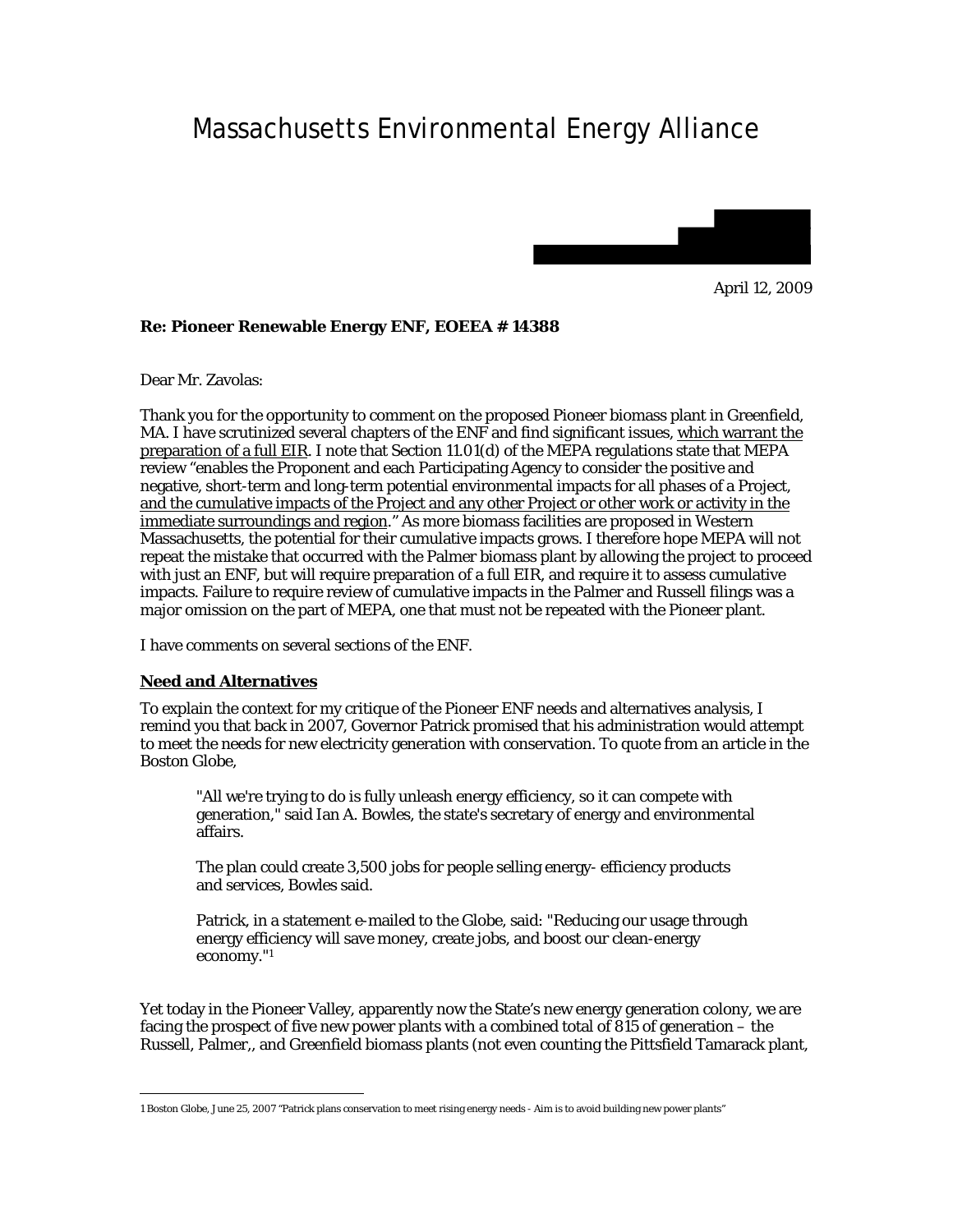which is apparently once again under serious consideration); then the Pioneer Valley Energy Center gas/diesel plant, and the Ludlow Stony Brook 3 gas/oil plant.

I question the need for so much new generation, given the current economic circumstances that have caused electricity use to decline. In fact, declining energy use combined with the transition to natural gas means that Northeastern power sector greenhouse gas emissions have fallen 9% since 2007.2 I question why, even if one accepted ISO New England's prediction of 2,400 MW of new generation needs by 2017 (and I do not accept these numbers) 815 MW of this has to be placed in Western Massachusetts alone.

The rationale behind the ENF needs analysis can only be described as thin. To begin with, the statement that the ISO Regional System plan "identified the need for more than 2,400 MW of new installed capacity in New England by 2017, assuming no retirements"3 is a misquote. The ISO report actually states:

"On the basis of representative net ICR values, physical resource additions will not be needed to meet the regional resource adequacy planning criterion through the 2011/2012 capability year, assuming no additions or attrition to the existing capacity within New England. However, New England *may* need approximately 570 MW of additional capacity starting in 2012, and by 2017 a total of approximately 2,400 MW of additional capacity would be needed."4

The need for additional capacity is not certain; and the date by which it is needed is more than two years out, giving time for conservation measures to reduce demand, as Governor Patrick claimed was possible in 2007.

The proponents also cite the Pioneer Valley Planning Commission statement that 214 KWh of "clean energy" will be needed by the end of 2009 "and another 440 million kWh by 2020". However, this scenario was developed before the current drop in energy use which we are now enjoying; these numbers can no longer be considered accurate and new ones should be developed. Further, the proponents themselves have provided the best argument for why this plant is not needed. Even if one accepted the PVPC's numbers, why, if the Pioneer Valley can wait until 2020 for 440 million kWh, why does this nearly 400 kWh plant have to be built right now?

Given that 815 MW of new generation is under consideration in Western Mass alone (not including the possible  $10 - 20$  MW biomass plant possibly to built in Greenfield alongside the Pioneer plant, and the potential 40 MW Pittsfield biomass plant), consideration of the Pioneer plant as if no others are being built is misleading. Further, it is contrary to MEPA's mandate to consider cumulative impacts.

The proponent states that the Pioneer facility is being designed as a base load plant,<sup>5</sup> and as such, the power it generates will directly offset an equivalent amount of electricity that "would otherwise have been produced by the marginal generating unit, generally a natural gas-fired unit in New England." This statement needs to be proved, otherwise it is misleading. The MEPA process needs to demonstrate what fossil fuel capacity is being taken offline and replaced with the Pioneer biomass plant. Given that two new natural gas/diesel/oil facilities with a combined generation capacity of 680 MW are proposed for Western Massachusetts, it appears this statement may in fact be inaccurate.

The proponent further states on page A-1 of the ENF that energy price volatility will be reduced with local generation at the biomass plant. In fact, the opposite may be true, since creation of a

<sup>2</sup> Boston Globe, March 11, 2009. "Recession byproduct – a drop in emissions."

<sup>3</sup> p. A-1 of Needs and Alternatives chapter

<sup>4</sup> p. 37 of ISO report (p. 40 of the pdf)

<sup>5</sup> p. E-4 of the Greenhouse Gas chapter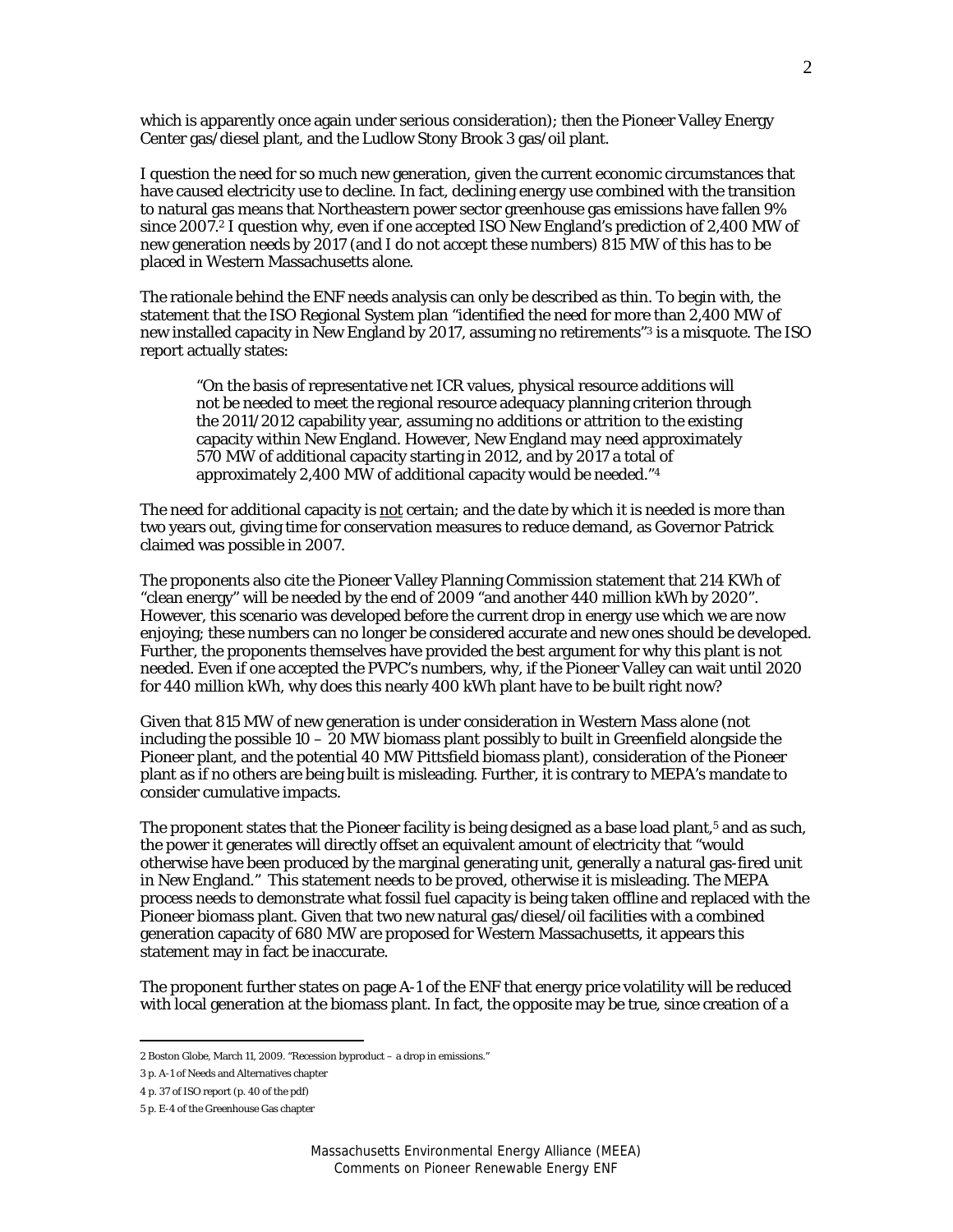significant market for wood biomass may drive up the price of wood for people who heat their homes with wood or pellet stoves, and for small, building-scale biomass heating plants. There is no valid reason to believe that energy price volatility will be reduced, and its inclusion in the MEPA filing is superfluous and misleading. The proponent also claims (p. A-2) that the plant will have "substantially lower levels of sulfur dioxide, particulate matter and nitrogen oxides emission relative to oil and coal-fired plants". Since no coal or 100% oil-burning plants are proposed to be built in the area, this is a false comparison; and since the proponent has not demonstrated that fossil fuel generation capacity will be taken offline if the Pioneer plant is built, the statement is doubly misleading.

In light of these facts, why has the needs and alternatives analysis not included a "no build alternative"? This can not be considered a true needs and alternatives analysis unless a full analysis of the impacts and costs of energy conservation is included. MEPA should require such an analysis in the EIR.

# **Wood Supply**

 $\overline{a}$ 

The Pioneer plant ENF chapter on wood supply contains serious errors and misrepresentations which demonstrate the need for preparation of an EIR. There are two main problems with the wood supply analysis presented in the ENF:

- 1. Characterization of the amount of wood available, and the kinds of wood available
- 2. Failure to perform a comprehensive impacts analysis as required by MEPA

## *The amount and kinds of wood available for fuel are mischaracterized*

The ENF misrepresents the amount of wood actually available as fuel, stating "one study found that the **current production** of clean biomass residues is 750,000 tons in the five counties" (referring to the five "core" counties studied in the DOER/DCR biomass availability report6). One wonders whether the proponent read past the executive summary of the biomass report, since in the body of the report, it states (p. 31)

**"**Biomass residue available from existing forest harvesting activity, forest industry residues, urban wood residues and (limited) agricultural residues is equivalent to roughly 340,000 dry tons (629,000 green tons) in the core counties."

In fact, the 750,000 tons referenced in the executive summary of the biomass availability report appears to include the "paper cubes" referenced in the report which actually contain waste, not renewable biomass. Further, a significant portion of the 629,000 tons of "green biomass" referenced in the body report is actually C&D waste, which constitutes "much" of the 186,470 tons of "urban wood residues"<sup>7</sup> reported for the five core counties. Is the proponent even aware that despite having promised to only burn "clean" wood, a significant proportion of the supply cited as ostensibly available to the Greenfield plant is construction and demolition debris? The figure of 750,000 tons is not supported by the data in the report, and the figure of 629,000 tons contains elements which the proponent has promised not to use at the Pioneer plant.

From the way the ENF discusses wood supply, one would imagine that someone was running around with clippers trimming off *just that amount of growth the trees can do without* to provide the fuel supply. In fact, this plant (and the others proposed in Western Massachusetts) will require a significant increase in whole-tree logging to meet supply. The DOER/DCR biomass

<sup>6</sup> Innovative Natural Resource Solutions, LLC. 2007. Biomass Availability Analysis – Five Counties of Western Massachusetts. Portland, ME. 7 Ibid, p. 25: "Urban wood residues include most wood generated as a result of activity in and around urban and suburban areas, and include tree trimmings, utility right-of-way clearing, ground pallets, and the woody fraction of construction and demolition debris. Table 10 is presented in dry tons, as much of the wood (pallets and the woody fraction of construction & demolition debris) is delivered dry."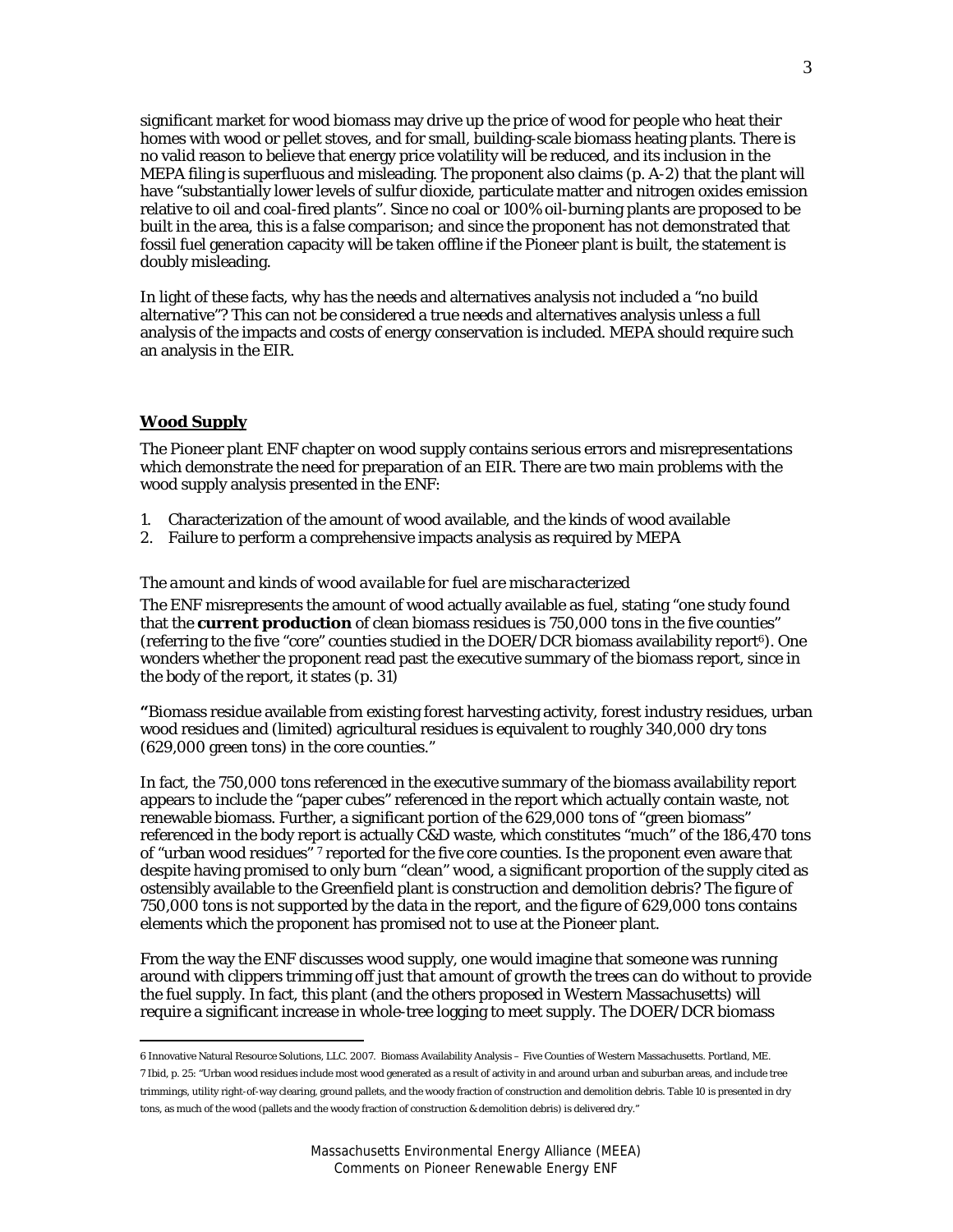availability study estimates that there are actually just 110,000 tons of true forestry "residues" available in the five core counties,<sup>8</sup> a small fraction of what is required by one plant. Sawmill residues are considered to already have a market and are not even included in the total of 629,000 tons of wood products given on p. 31 of the report. An alternate analysis of biomass availability included in the "Silvicultural and Ecological Considerations" section of the DOER/DCR biomass study<sup>9</sup> concludes that in fact, the highest possible yield that can be "sustainably" harvested from forestlands (using a combination of crown thinning and low thinning) yields on average 25 dry tons/acre, which at a moisture content of 0.45 translates to about 45.5 green tons/acre. At this harvest rate, were the Pioneer plant to get the majority of its 500,000 annual tons of green biomass fuel from "sustainably harvested" forestlands as the ENF claims, this would require up to 11,000 acres a year to be heavily cut to support *just this one plant*.

The recklessness of the state in promoting a number of large biomass plants to be built is nowhere more in evidence than regarding this issue of fuel availability. In particular, considering that the biomass study put out by DOER and DCR generally acknowledges that wood should come from within a 50-mile radius to minimize transport costs, it is amazing that it does not acknowledge that the 50-mile radius circles of the Pioneer, Russell, and Palmer biomass plants, as well as the potential Tamarack plant in Pittsfield, actually overlap.

Further, one wonders whether anyone consulted New York, Vermont, Connecticut and New Hampshire about their plans for their own wood when the DOER/DCR biomass availability reports were being prepared. The Pioneer ENF claims that biomass residues are currently being landfilled or "shipped out of state", which would imply that markets already exist for this Massachusetts wood, never mind what surrounding states may plan for their own wood. Indeed, the ENF cites the Vermont (BERC) study that found it would take wood supplies from four counties to supply just one million tons - barely enough for two biomass plants – suggesting that Vermont is already looking to Massachusetts for its wood supply. Has the proponent made enquiries with surrounding states to see if they might have plans for their own wood? Has DCR?

Further, and just as importantly, **none** of the calculations of the amount of wood currently being harvested take into account the amount of wood currently allocated to domestic firewood, wood pellet generation, to say nothing of small-scale biomass for heat.

The definition of "forest residues" used by the proponent is extremely broad, including not only the material typically left in the forest after a logging operation, but also "undesirable, diseased, or invasive species cut as part of timber stand improvement". Knowing as we do that current cutting levels provide nowhere near the amount of branches and tops of trees that would be required to support even one plant, let alone the three or four being proposed, it is hard to not see this definition as a "Trojan horse" for allowing enhanced cutting for fuel generation to occur. There is much general talk about "sustainable" forest practices, but the definition given: that sustainable harvest is a "harvest rate less than or equal to net growth, meaning that the forest can sustain this harvest rate indefinitely" is not even appropriate for northeastern forests, being generally used with regard to regulated forests and plantations, not with regard to native forests like those of Massachusetts.

Further, responsible foresters understand that "sustainable" forestry requires leaving branches and tops of trees on the site for replenishment of soil nutrients and protection and replenishment of soil carbon stocks, a point made even in the silviculture section of the DOER/DCR report on biomass availability. Citing this report, the lesson the proponents take from it is that "One SFBI study found that biomass power generation, by creating a market for low-grade biomass, will be an important tool in improving forest management in the state, leading to improved timber

<sup>8</sup> Ibid, page 15

<sup>9</sup> Kelty, M.J., D'Amato, A.W., and Barten, P.K. 2008. Silvicultural and Ecological Considerations of Forest Biomass Harvesting in Massachusetts. Department of Natural Resources Conservation, University of Massachusetts, Amherst, MA.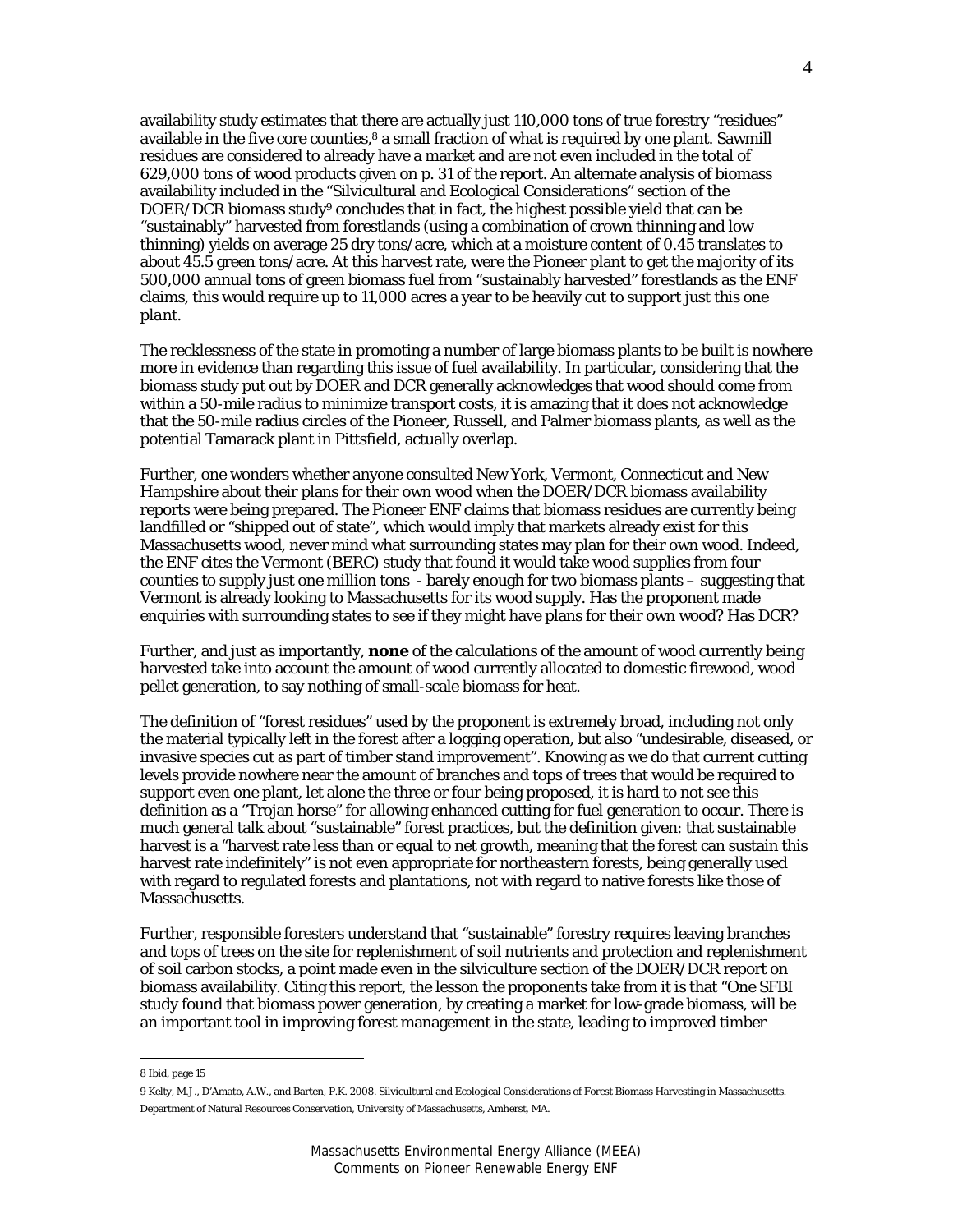productivity and the preservation of wildlife habitat, clean air, and clean water" – a conclusion almost completely contrary to that contained in the body of the report. In fact, the Silvicultural and Ecological Considerations report actually paints a quite cautionary picture of the impacts of biomass harvesting, warning of nutrient depletion, soil compaction, and stream sediment and nutrient loading.

Given the poor quality of the analysis of wood supply for just this one plant, it is vital that an EIR be completed for the Pioneer plant, and that a cumulative effects analysis be included that accounts for potential wood needs of the proposed Russell and Palmer biomass plants, as well as the proposed Pittsfield plant and any other plants in other states that may also be taking wood from the 14-county "buffer" area identified in the DOER/DCR biomass availability report. In any case, it would seem in the proponent's best interest to carry out such an analysis.

# **Water Supply**

The amount of water to be used by the PRE plant for cooling and tower and boiler blowdown is large: 550,000 – 880,000 gpd, including approximately 50,000 gpd of groundwater withdrawals. Maximum use will occur under the hottest summer conditions. Several aspects of the water supply analysis of the ENF require significant clarification and require preparation of a full EIR. These issues fall into three main categories:

- 1. Impacts of takings from the wastewater stream and municipal water supplies need to be better explained
- 2. Impacts of wastewater discharges need to be modeled and claims of benefits verified
- 3. Impacts of groundwater withdrawals on the Fall River need to be investigated

## *Use of wastewater for cooling under high flow conditions*

The PRE facility's reliance on Greenfield's wastewater infrastructure to provide cooling water is likely to exacerbate existing problems with wastewater discharge under high flow conditions. Examining EPA's NPDES violations database reveals that under high flow conditions, the Greenfield WPCP frequently exceeds its NPDES discharge volumes by 300 – 400%, discharging up to 12 mgd (the design flow for the plant is 3.4 mgd). High infiltration/inflow (I/I) rates are already driving the plant into non-compliance. The additional 161,000 gpd contributed by the return water from the Pioneer plant will further contribute to this non-compliance, yet no real analysis of this has been included in the ENF. Further, given that effluent from the WPCP already will require pre-treatment filtration and chemical addition to achieve "Class A" standards prior to being used in the cooling process, it is likely that even more chemical and energy inputs will be required to bring wastewater to Class A standards during periods of high I/I when inflows to the WPCP exceed treatment capacity. According the ENF (p. F-6) this additional treatment of wastewater prior to its use at the PRE plant will produce a "small, concentrated wastewater stream" – hardly the detailed analysis that one would hope to see in a document that is being promoted as the final report on environmental impacts of the plant.

## *Plant cooling needs when wastewater flows are low*

In fact, because wastewater flows are sometimes less than the amount of cooling water required by the plant, building the plant could actually be seen as a disincentive for Greenfield to address the I/I issues with its wastewater system that support current flows. While the ENF is somewhat unclear on this point, it appears that PRE facility would need to obtain up to 400,000 gpd of municipal water when wastewater flows were low, as an "emergency backup supply" of cooling water and also for dilution of treated wastewater when effluent TSS and BOD are high. The explanation of the conditions under which these conditions would occur, and the frequency of their occurrence, is completely lacking in the ENF. The proponent's assurance that spikes in TSS and BOD occur "only" about 5% of the time is overshadowed by the admission that municipal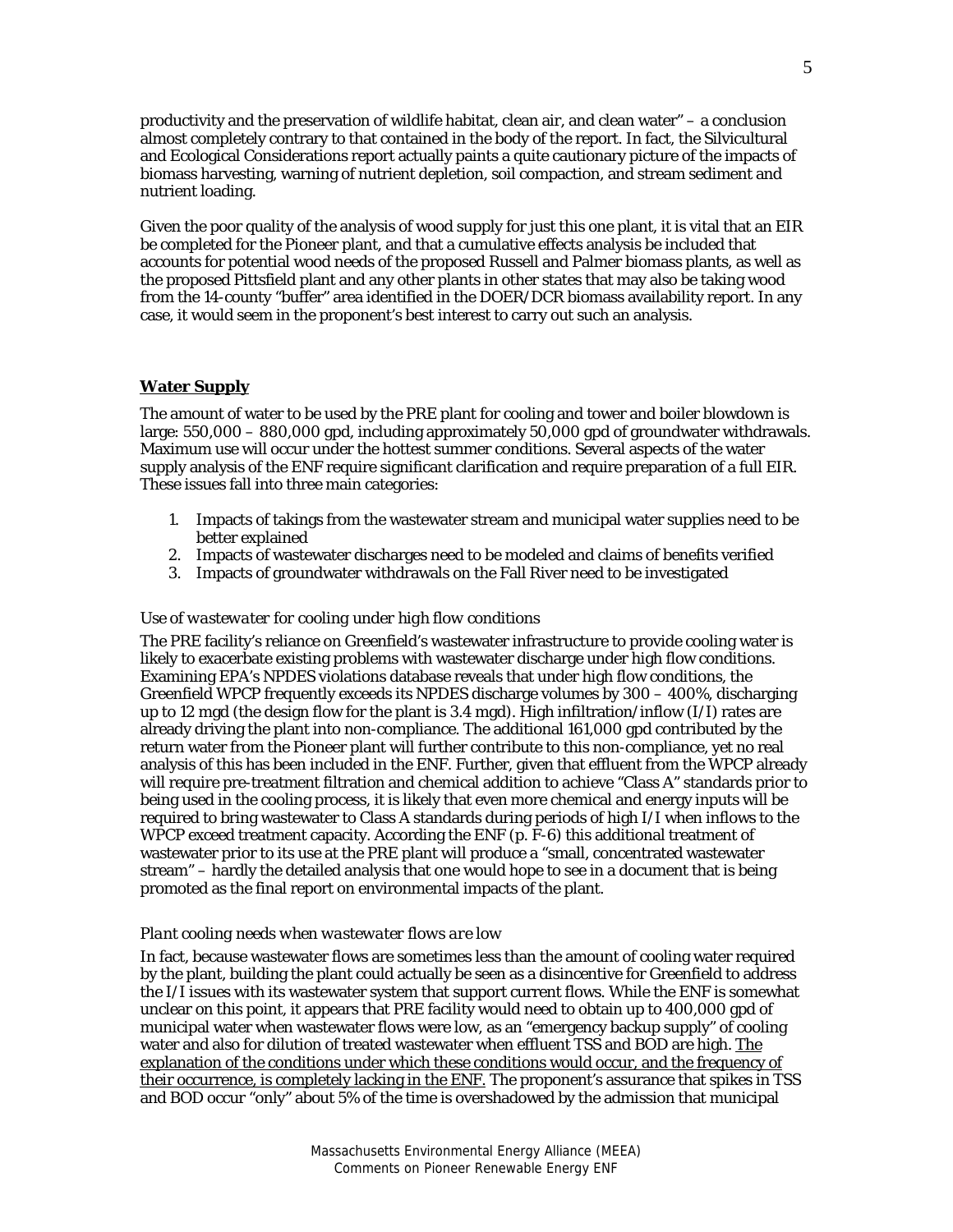water use could be 400,000 "for a few days at a time". At what time of year is this likely to occur, and how often? Do they occur under high flows, or under low flows? There is no discussion of what happens when wastewater effluent is simply inadequate to meet cooling needs at the plant does this constitute the "emergency conditions" under which municipal water may be used?

Greenfield is already close to using its registered volume of 2.12 mgd on many days; if the PRE facility took water from the municipal system in the summer, when municipal water use is highest and groundwater and reservoir supplies are most stressed, water use by the plant could push the town into non-compliance with its Water Management Act withdrawal limit and potentially stress municipal water supplies. It is therefore especially surprising, given the admitted need to use municipal water for cooling, that page A-14 of the Alternatives Analysis claims "Discussions with the Greenfield Department of Public Works (DPW) indicate that there is sufficient flow in the treated effluent from the WPCP to meet the cooling needs of the proposed facility (approximately 640,000 gpd). " This is quite contrary to the statements that are found in the water supply chapter.

The ENF itself admits that significant portions of the water supply analysis remain incomplete. Regarding use of municipal water, page F-10 states "the final design details will be confirmed following additional WPCP effluent water quality testing and statistical analysis to determine if municipal water could be used to dilute the spikes as needed based on monitoring of TSS (turbidity) and BOD". Are the proponents assuming that acquisition of municipal water is a done deal? Is it really the case that the only details left to be worked out are whether municipal water would make a good diluent? The potential taking of municipal water merits an environmental impact report all to itself, yet the ENF treats the issue as trivial.

Given these questions, it is truly questionable at this point whether the water needs of the PRE facility are supportable. Under climate change, which is predicted to worsen the severity and frequency of both extreme precipitation events and droughts, impacts of the PRE facility's water use will only intensify. MEPA should require that the EIR contain an analysis of wastewater availability, and impacts on municipal supplies, under potential climate change scenarios to ascertain the sustainability of the plant's cooling infrastructure.

Plans to pump 50,000 gpd of groundwater for boiler blowdown from an area next to a river classified as optimal salmon habitat also need a better impacts analysis, since there is no discussion in the ENF of any kind of how groundwater pumping might affect stream levels or the surrounding areas. The EOEA watershed report for the Deerfield River<sup>10</sup> actually makes particular note of the linkages between ground- and surface water in this region, stating

"A study conducted by the USGS (Friesz 1996) found that stratified drift thickness ranged from 0 to 385 feet along 7.4 miles of the Deerfield River east of Interstate 91 to its confluence with the Connecticut River. The thick deposit fills a deep north-south trending valley with coarse-grained alluvium below finer glacial lake deposits. The deposit is a valuable source of groundwater.... It was found that groundwater levels within stratified drift areas adjacent to the Deerfield River responded instantaneously to streamflow fluctuations."

Such small tributaries play a vital role in the restoration of wildlife and habitat in the Connecticut River system. Again, in addition to the impacts analysis of water takings, an analysis of how climate change may affect water availability should be conducted.

A perhaps minor point, but one somewhat indicative of the sometimes inadequate level of explanation that characterizes the ENF, is that there are references to two apparently separate supplies for everyday water needs at the plant. On page F-7 it is stated first that "Treated reclaim water from the raw water storage tank will also be used to meet an estimated average 1,440 gpd

<sup>10</sup> Executive Office of Environmental Affairs, 2004. Deerfield River Watershed Assessment Report. 2004 – 2008. Boston, MA. p. 21.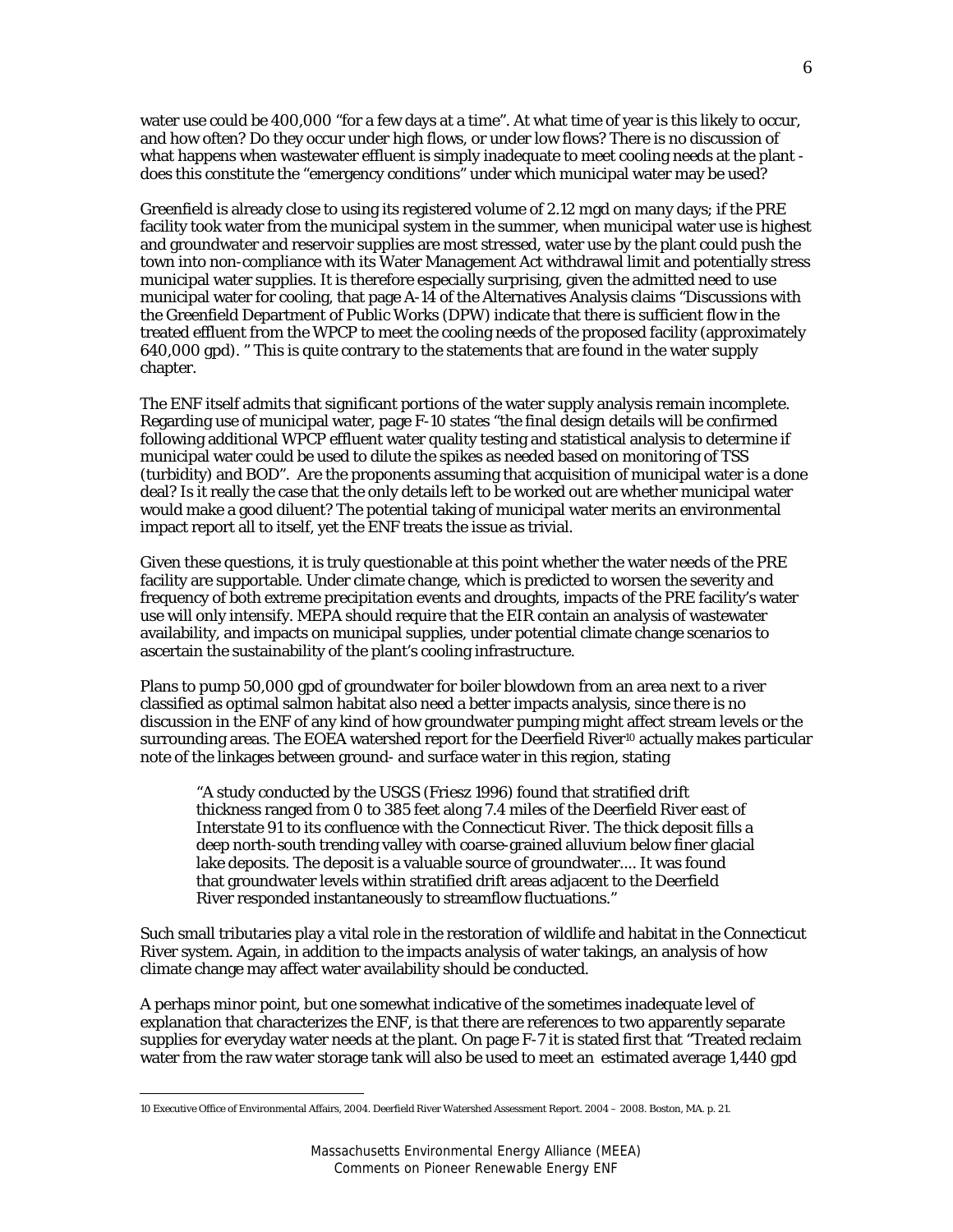attributed to miscellaneous plant service water uses, and will serve as a back-up to the municipal main for the facility's fire protection system." A paragraph later, it states that "Plant domestic and potable water needs will be met with municipal water. Typical uses include sinks, eye wash stations, lavatories, etc. These plant uses will consume an estimated 1,440 gpd." Are these two different sources of need that each just coincidentally use 1,440 gpd, or are they the same?

#### *Claims about PRE effluent discharges need further modeling and substantiation*

Claims by the proponent that the net effect ot the plant "should be an overall decrease in pollutant loading from the Greenfield WPCP, and an improvement in the water quality of the waters that are discharged to the Deerfield River<sup>"11</sup> need substantiation. Without modeling, this claim is insupportable, since while water takings by the plant would reduce the volume entering the Deerfield River from the Greenfield WCPC, pollutant *loading* may actually increase, or the variety of contaminants may increase. The treatment of wastewater to Class A standards prior to its use as cooling water at the PRE facility would require chemical inputs which themselves can serve as pollutants; further, concentration and treatment of groundwater pumped for boiler blowdown would add to the waste stream. Boiler and cooling tower blowdown can contain significant quantities of metals and additives, including sodium hypochlorite, sodium bromide, aqueous ammonium, tri-sodium phosphate, carbohydrazide, and sulfuric acid and sodium hydroxide for pH control. One supposes that the failure to include such details in the ENF is due to the assumption that all such additives and products will be eliminated when wastewater returns for treatment to the Greenfield WPCP, but given the treatment plant's numerous flow and water quality violations, more explanation of how the PRE facility wastewater will affect municipal treatment and pollutant discharges to the Deerfield River is called for.

# **Air Quality**

Since practically the entire school-age population of Greenfield and some of that from other towns attends school within the  $6 - 7$  km zone around the plant identified in the ENF as having the most severe deposition of air pollutants, it is particularly important to accurately characterize the air quality impacts of this project. Western Massachusetts is already out of compliance with the EPA 8-hr ozone standard on many days, and perilously close to being out of compliance with the PM2.5 standard. Although air quality impacts by the PRE facility are likely to be significant, the ENF characterizes them as minor, to the point of misrepresenting their actual magnitude.

## *Particulate matter emissions*

Particulate matter emissions by the plant are relatively high. I notice that the proponent has attributed a significant amount of PM emissions to fugitive dust on the site, but even without this component, stack emissions by the plant would be significantly in excess of the EPA significant impact level (SIL) levels for 24-hr and annual PM2.5 emissions. This fact triggers a review of other major sources in the region, but finding none at this time, the proponent has concluded effects on air quality will be negligible. However, MEPA regulations require a cumulative impacts analysis which includes impacts of even *proposed* projects. Particulate matter impacts should therefore be reassessed in light of future impacts of at least the Russell and Palmer biomass plants and the Pioneer Valley Energy Center gas/diesel and Ludlow Stony Brook 3 gas/oil plants that are proposed for the region, as well as the proposed Pittsfield biomass plant that is now under discussion.

The proponent should also be required to do preconstruction monitoring of air quality. Despite DEP having already waived this requirement, the issue should be revisited. The proponent states an unsubstantiated opinion that air quality is likely to be improved by the plant, since the site's current use is probably a major source of particulates from fugitive dust, and dust control

<sup>11</sup> p. F-20 of ENF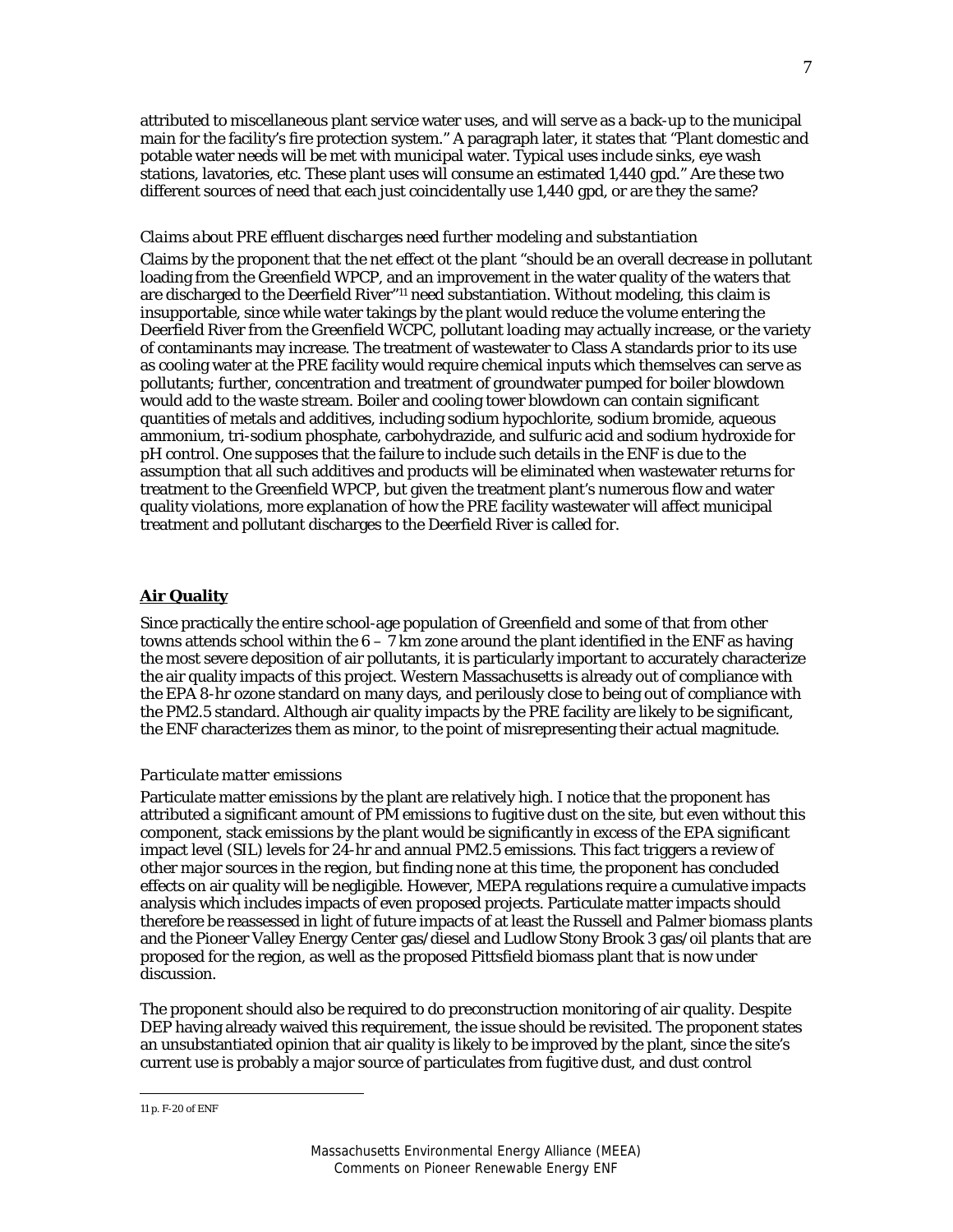measures could improve once the biomass plant is built. I hope for DEP's sake that this is not one of the reasons provided to them, and accepted by them, as a justification for waiving preconstruction air monitoring. As the proponent acknowledges, MassDEP guidance suggests using data within 10 km of a proposed building site to provide ambient air data; instead, however, the proponent has used data from Chicopee, 50 km from the site. This alone is a good argument for requiring preconstruction air monitoring. In any case, the need for this plant has not been demonstrated; therefore delaying its construction so a year of air quality monitoring data can be collected is the most responsible course of action.

A minor observation regarding particulates: Table 2-7 shows the NAAQS in  $g/m^3$ , instead of  $\mu$ g/m<sup>3</sup>, and shows the 24-hour standard as 65  $\mu$ g/m<sup>3</sup> instead of 35  $\mu$ g/m<sup>3</sup>, which is the correct value. And finally, why does this air quality chapter not include modeling of truck diesel particulate matter emissions? Are 17,000 truck trips per year by 25-ton trucks considered to represent a negligible source of diesel emissions? In fact, the EPA has stated that there is no safe level for truck diesel emissions, and MassDEP's own diesel emissions study states

"Studies have not found a safe exposure level for PM2.5; in other words, exposure to even small amounts of PM2.5 is associated with adverse health effects… Exposure to PM has been causally linked with increased mortality from cardiopulmonary diseases and lung cancer. Studies show that heart attacks may be linked with very brief exposures of less than 24 hours. Other health effects include lung damage, respiratory distress, and exacerbation of bronchitis and existing allergies. Population groups that are especially susceptible to the health effects associated with PM exposure include the elderly, children and people with existing heart disease, lung disease and diabetes."12

Diesel emissions are significant sources of ozone-forming NOx and volatile organic compounds (VOCs), and over 90 percent of diesel particulate emissions are PM2.5. These emissions should be accounted for in the air quality permitting for the plant, since they represent a significant source of pollutants that will occur only if the plant is built.

## *NOx emissions*

 $\overline{a}$ 

Treatment of NOx emissions in the ENF suffers from some of the same deficiencies as the analysis of PM – that is, a downplaying of impacts and a failure to perform a cumulative impacts analysis. Purchase of NOx offsets must occur within the State, but not necessarily within the local region of the plant. The Secretary's Certificate on the Palmer Biomass ENF states a strong preference for offsets to be purchased locally, but it is questionable whether enough local offsets exist for this to occur. Mitigated at a ratio of 1.26 to 1, the combined NOx emissions of the Palmer Biomass plant of 134 tpy, the Russell Biomass emissions of 195 tpy, and the 164 tpy of NOx from the Pioneer plant comes to a total of 621 tons of NOx offsets to be purchased locally, a figure that does not even include the offsets that will be required by the 400 MW PVEC gas/diesel plant in Westfield and the 280 MW Ludlow Stony Brook 3 gas/oil plant.

If sufficient offsets can not be purchased locally, this will most likely lead to an increase in NOx emissions and therefore ground-level ozone in the Pioneer Valley, which already exceeds the EPA health standard for ozone. This fact needs to be acknowledged not only in an EIR prepared for the Pioneer plant, but also by MEPA, and by EOEEA and DOER. It should be made absolutely clear what the air impacts will be of generating what is actually a trivial amount of energy compared to total needs in Massachusetts, an amount of energy that could easily be saved by conservation measures with no increase in generation.

<sup>12</sup> Lyons, S. 2007. The Massachusetts 2002 diesel particulate matter inventory. Massachusetts Department of Environmental Protection, Boston, MA. September 2007.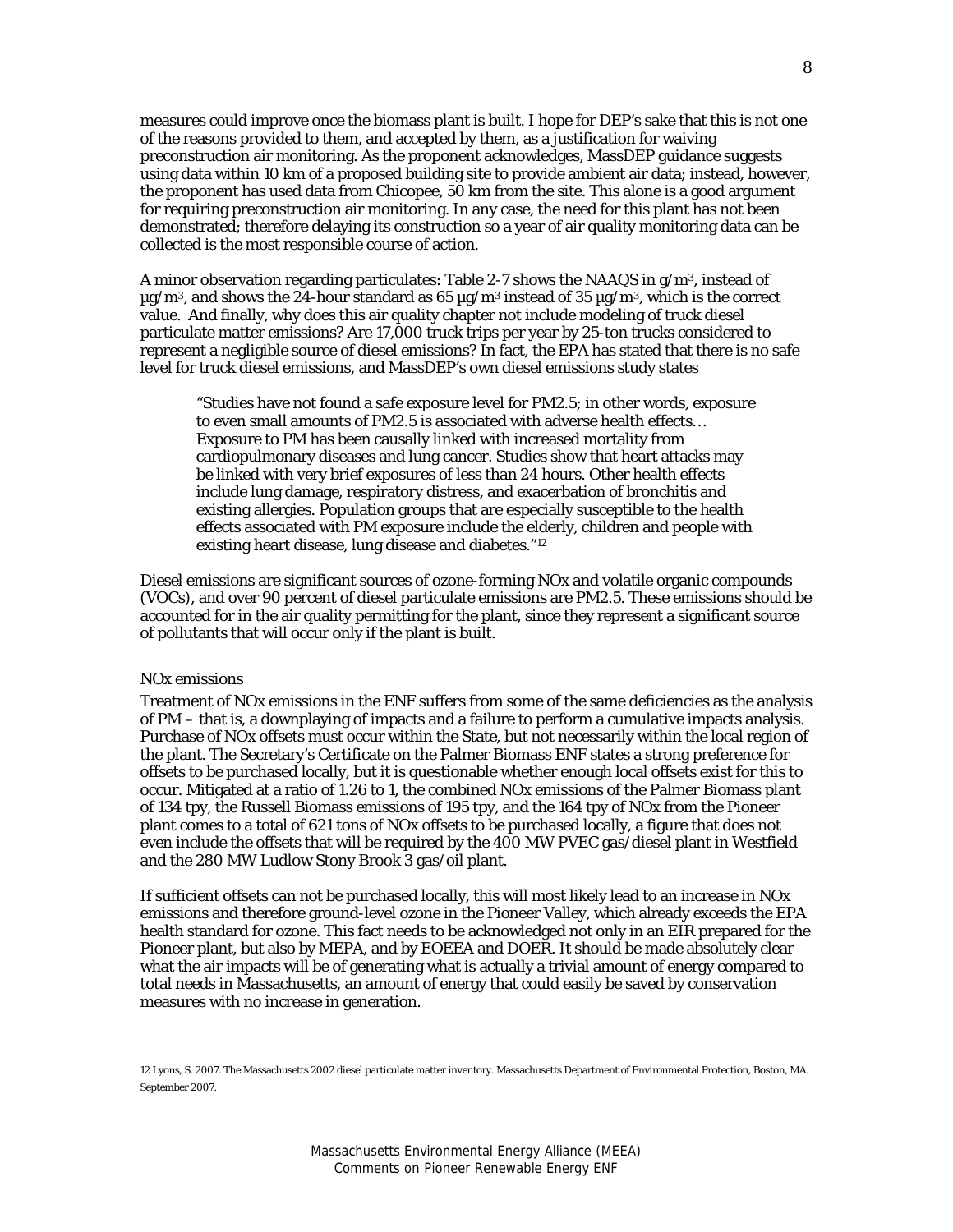## *Incorrect fuel moisture values affect pollution emission estimates*

In fact, deficiencies in the modeling used to calculate pollutant emissions mean that actual air quality impacts by the PRE facility will be higher than reported in the ENF. The proponent states (p. B-17) that "projected annual emissions for NOx, SO2, PM-10/PM-2.5, CO and VOC have been calculated based on an annual average heat input of 622.5 MMBTU/hr, *corresponding to an average wood moisture content of 40%.* Maximum hourly emissions used for short term average air modeling were based on a maximum heat input of 663 MMBTU/hr, corresponding to a maximum wood moisture content of 50%" (emphasis added). However, assuming a 40% value for wood moisture content is assuming a physical impossibility given the sources of wood the proponent claims will be used at the plant. The proponent states (p. B-1) that

"Pioneer Renewable Energy's principal sources of wood fuel will be clean forest management residue from approved forest management operations, forest timber stand improvements, tree trimmings produced by municipal and utility maintenance crews, and stumps and other material from land conversion activities. It is anticipated that some amount of primary mill waste (clean sawdust or chipped slab wood) and recycled wood waste (shipping pallets) may also be made available to the facility."

The DOER/DCR biomass availability study, upon which the proponent relies for documenting the adequacy of the wood supply, states that the moisture content of logging residues, sawmill chips, and land clearing residues is 45%; only that of pallet grindings and secondary forest product residue (categories that the proponent states "may" be made available) is lower, at 20% and 10%.

The moisture content of wood has a large impact on air emissions. A NESCAUM report on wood burning found that increases in wood moisture content of 10% cause emissions of pollutants to increase 65% o 167% in uncontrolled systems.13 Using the proponent's own data to calculate the difference in emissions for the "24-hour maximum emission rate" (corresponding to a wood moisture content of 50%) and the "average annual rate" (corresponding to a moisture content of 40%) it appears that there is a 6% to 7% increase in pollutant emissions with this 10% increase in wood moisture content. The following table shows how moisture content will affect emissions (spreadsheet with derivations available on request):

| <b>Pollutant</b>      |       | TPY at 40% mc TPY at 45% mc TPY at 50% mc |       |
|-----------------------|-------|-------------------------------------------|-------|
| <b>NO<sub>x</sub></b> | 163.8 | 169.1                                     | 174.3 |
| CO.                   | 204.5 | 211.1                                     | 217.7 |
| <b>VOC</b>            | 27.2  | 28.0                                      | 28.9  |
| PM-2.5                | 51.7  | 53.4                                      | 55.2  |
| <b>PM-10</b>          | 51.7  | 53.4                                      | 55.2  |
| SO <sub>2</sub>       | 68.3  | 70.5                                      | 72.7  |
| NH <sub>3</sub>       | 16.4  | 16.9                                      | 17.4  |
| <b>HAPs</b>           | 23.7  | 24.5                                      | 25.2  |

Since the proponent steadfastly maintains that there is no need to cover the fuel pile, it is probably fair to assume that fuel moisture content at the PRE facility will be even higher than 45%. To be conservative, all pollution modeling should therefore be redone assuming a worst-case scenario of 50% fuel moisture content, as occurred in the Russell Biomass EIR. It is particularly interesting to note that the proponent's emissions estimate of 23.7 tons per year of Hazardous Air Pollutants (HAPs), estimated with a fuel moisture content of 40%, just squeaks under the regulatory "major source" threshold of 25 tpy, but that more realistic assumptions about fuel moisture content do raise it above that level.

<sup>13</sup> NESCAUM, 2008. Contribution of wood smoke to particle matter levels in Connecticut: Source characterization of outdoor wood furnaces.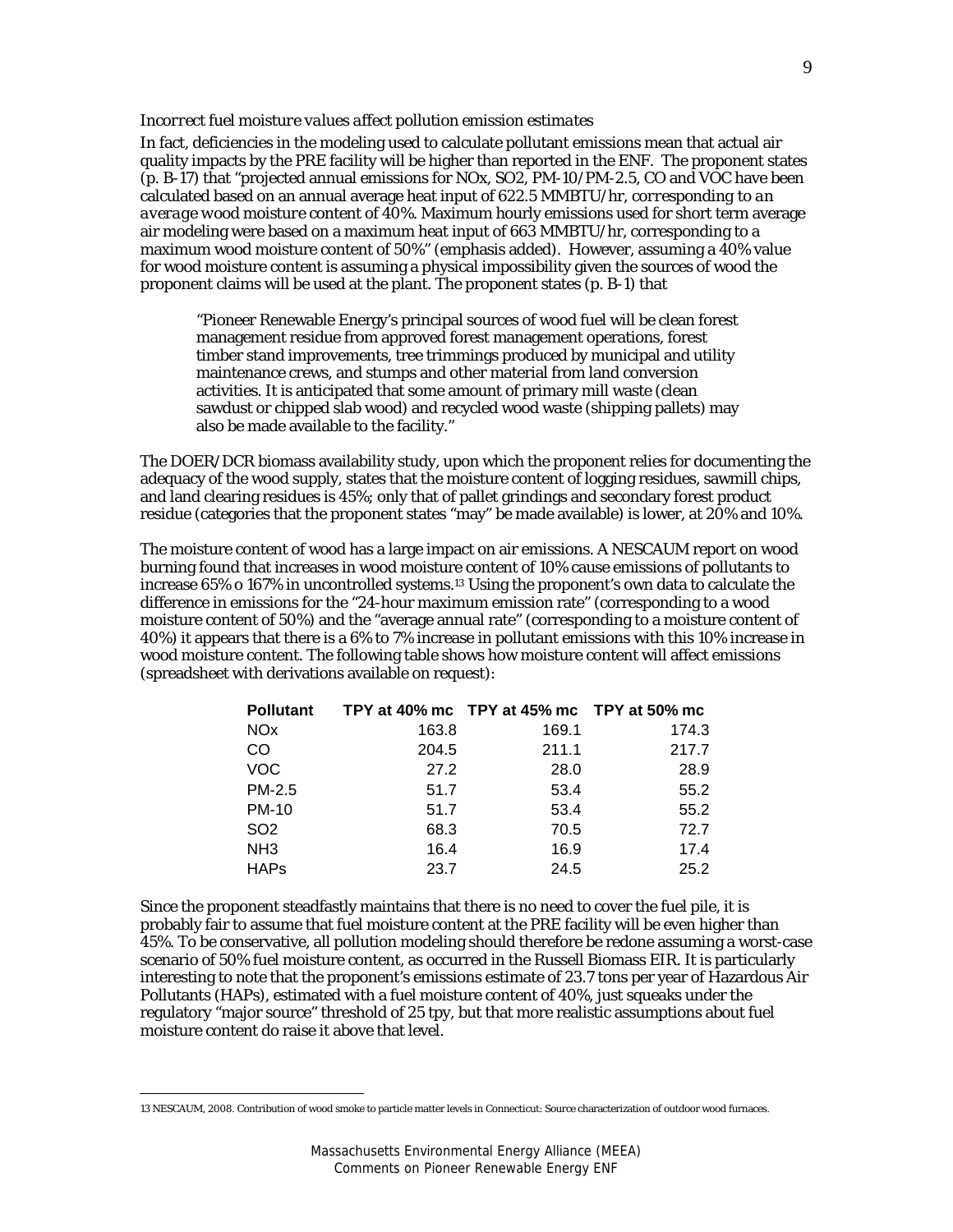# *Discrepancies with estimates from the Russell plant raise questions*

It is difficult as a non-expert to analyze the kinds of technology to be employed by the Pioneer plant, but it is at least clear that the boiler technology and pollution control systems are similar in many respects to those proposed at the Russell Biomass plant. It is therefore puzzling that such large discrepancies exist between pollutant emission rates that are reported in the Pioneer ENF and the Russell Biomass EIR. Even the background concentration values for pollutants differ, which may be due to data from different monitoring stations being used, although this is not completely clear. The following table shows background pollutant concentrations, plant additional increments, and total impact from the two reports, with Pioneer values expressed as a percent of Russell Biomass values.

| Backgr Cns NO <sub>2</sub> ann SO <sub>2</sub> 3-hr SO <sub>2</sub> -24 hr SO <sub>2</sub> ann PM <sub>10</sub> 24 hr |      |       |       |      |       | PM10 ann | PM2.5 24 hr | PM2.5 ann CO 1 hr CO 8 hr |        |        |
|-----------------------------------------------------------------------------------------------------------------------|------|-------|-------|------|-------|----------|-------------|---------------------------|--------|--------|
| <b>RB</b>                                                                                                             | 18.8 | 99.6  | 60.3  | 15.7 | 53    | 23       | 26.7        | 9.8                       | 5405   | 3565   |
| G'fld                                                                                                                 | 9.4  | 39.15 | 28.71 | 7.83 | 31    | 11       | 28.1        | 9.3                       | 3876   | 2850   |
| G'fd / RB                                                                                                             | 50%  | 39%   | 48%   | 50%  | 58%   | 48%      | 105%        | 95%                       | 72%    | 80%    |
| <b>Plant Increment</b>                                                                                                |      |       |       |      |       |          |             |                           |        |        |
| <b>RB</b>                                                                                                             | 1.3  | 43.1  | 6.4   | 0.7  | 2.1   | 0.2      | 0.9         | 0.2                       | 275    | 34     |
| G'fld                                                                                                                 | 0.4  | 11.6  | 2     | 0.15 | 46.6  | 8.5      | 3.7         | 1                         | 70.5   | 15.7   |
| G'd / RB                                                                                                              | 31%  | 27%   | 31%   | 21%  | 2219% | 4250%    | 411%        | 500%                      | 26%    | 46%    |
| <b>NAAQS</b>                                                                                                          | 100  | 1300  | 365   | 80   | 150   | 50       | 35          | 15                        | 40,000 | 10,000 |
| Impact                                                                                                                |      |       |       |      |       |          |             |                           |        |        |
| <b>RB</b>                                                                                                             | 20.1 | 142.7 | 66.7  | 16.4 | 55.1  | 23.2     | 27.6        | 10                        | 5680   | 3599   |
| G'fld                                                                                                                 | 9.8  | 50.75 | 30.71 | 7.98 | 77.6  | 19.5     | 31.8        | 10.3                      | 3946.5 | 2865.7 |

Given that the Russell plant is 50 MW, and the Pioneer plant is 47 MW, one would not expect such large differences in emission rates if the technologies employed are fairly similar. Further discrepancies include a figure of 49.1 tpy for HAP emissions at the Russell plant, in contrast to 23.7 tpy at the Pioneer plant, and ammonia emissions of 32.41 tpy at the Russell plant in contrast to 16.40 tpy at the Pioneer plant (with "ammonia slip" specifications of 13 ppm at 3% O2 pertaining at both plants). Of dubious comfort is the fact that lead and mercury emission rates appear fairly similar at the two plants, though emissions at the Pioneer plant are somewhat lower. Whether or not these discrepancies are meaningful relative to the NAAQS, they do not in any case serve to inspire confidence in the modeling done in these reports.

A further point casting doubt on the reliability of emissions estimates is the fact that there exists very little information on actual contamination levels in wood. The NESCAUM wood burning report states (emphasis added)

"NESCAUM also completed elemental analysis of a limited sample of the fuel used for testing. This analysis revealed elemental sulfur levels fifty times higher than anticipated based on EPA studies. While the data set completed under this project is too limited to make conclusive findings, it does raise concerns regarding the potential emissions of other pollutants, especially in areas prone to acid deposition and other pollutants often related to the burning of coal. Specific pollutants of concern include sulfur dioxide and mercury. **To this day, there has been no study of the elemental constituents of wood in the Northeast. Based upon these preliminary findings, NESCAUM recommends that emission tests on all wood burning in the Northeast should include characterization of sulfur dioxide and mercury emissions.** Additionally, research regarding the effects of soil constituents and